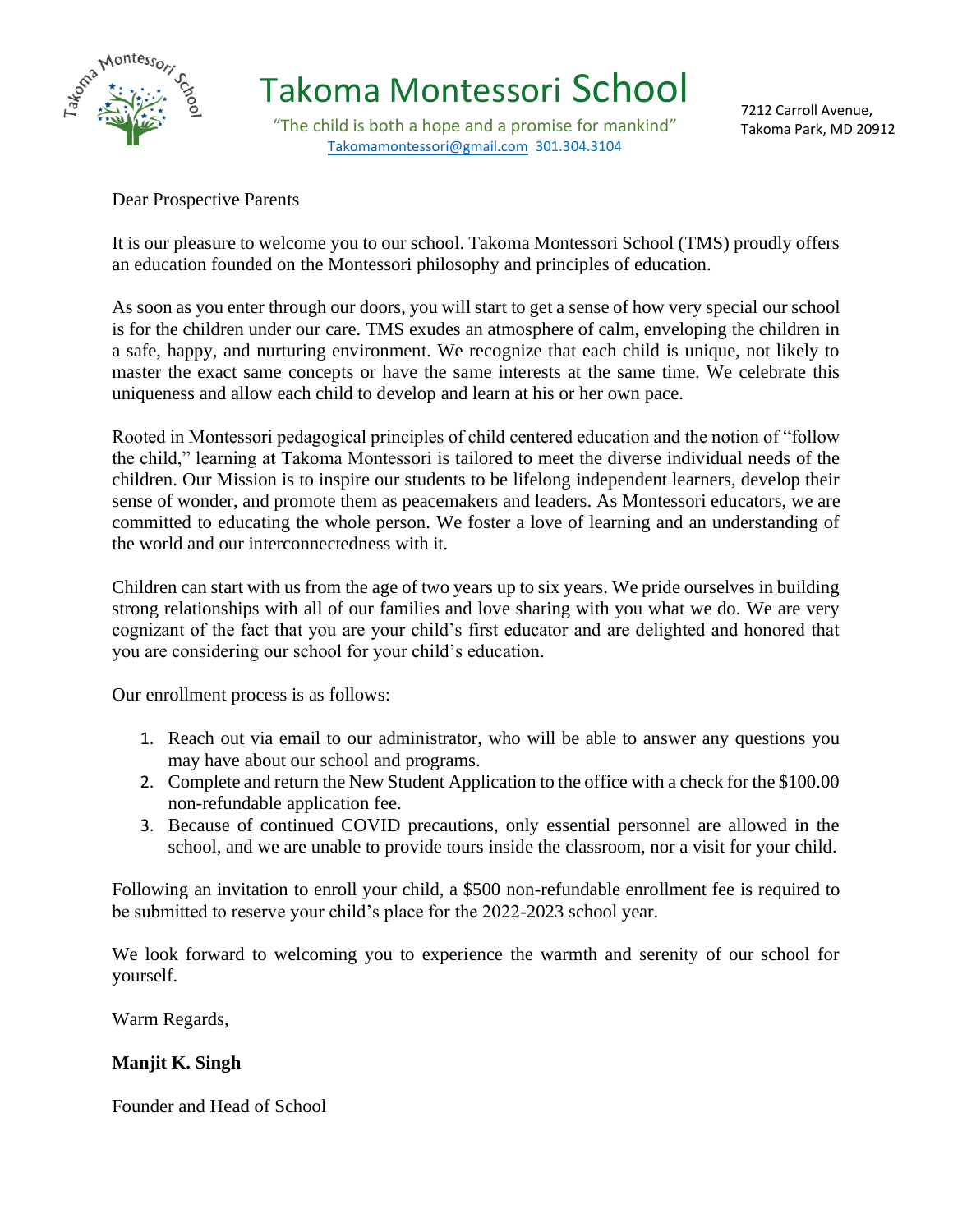

Takoma Montessori School

"The child is both a hope and a promise for mankind" [Takomamontessori@gmail.com](mailto:Takomamontessori@gmail.com) 301.304.3104

7212 Carroll Avenue, Takoma Park, MD 20912

### **2022-2023 TUITION SCHEDULE**

#### **Program: September 6, 2022 – June 9, 2023**

| <b>Ages</b>                                               | Program                             | <b>Amount</b> |
|-----------------------------------------------------------|-------------------------------------|---------------|
| Ages 2-6                                                  | Half Day (AM)                       | \$10,470.00   |
| 10 installments                                           | 8:45 am - 11:45 am                  | \$1,047.00    |
| <b>Ages 2-6</b>                                           | Half Day (PM)                       | \$10,470.00   |
| <b>10 Installments</b>                                    | $3:00 \text{ pm} - 6:00 \text{ pm}$ | \$1,047.00    |
| Ages 2-6                                                  | <b>School Day</b>                   | \$19,470.00   |
| <b>10 Installments</b>                                    | 8:45 am - 2:45 pm                   | \$1,947.00    |
| <b>Ages 2-6</b>                                           | <b>Extended Day</b>                 | \$21,320.00   |
| <b>10 Installments</b>                                    | 7:30 am - 6:00 pm                   | \$2,132.00    |
| Before Care: $7:30$ am $-8:45$ am (10 Installments)       | \$200.00                            |               |
| After Care: 3:00pm – 6:00 pm (10 Installments)            |                                     | \$420.00      |
| Drop - In Before Care: 7:30 am - 8:45 am                  | \$20.00 per day                     |               |
| Drop - In After Care: $3:00 \text{ pm} - 6:00 \text{ pm}$ | \$40.00 per day                     |               |

#### **School Fees:**

**Application Fee:** A **non-refundable** \$100.00 fee is required upon submitting the Application**.**

**Enrollment Fee:** A **non-refundable** \$500.00 enrollment fee is required to reserve your child's place for the 2022-2023 school year.

**\_\_\_\_\_\_\_\_\_\_\_\_\_\_\_\_\_\_\_\_\_\_\_\_\_\_\_\_\_\_\_\_\_\_\_\_\_\_\_\_\_\_\_\_\_\_\_\_\_\_\_\_\_\_\_\_\_\_\_\_\_\_\_\_\_\_\_\_\_\_\_\_\_\_\_\_\_\_\_\_\_\_\_\_\_\_\_\_\_\_\_\_\_\_\_\_\_\_\_\_\_\_\_\_\_\_\_\_\_\_\_\_\_\_\_\_\_\_\_\_\_\_\_\_\_\_\_\_\_\_\_\_\_\_\_\_\_\_\_\_\_\_\_\_\_\_\_\_\_\_\_\_\_\_\_\_\_\_\_\_\_\_\_\_\_\_\_\_\_\_\_\_\_\_\_\_\_\_\_\_\_\_**

**Supply & Activity Fee:** A **non-refundable** \$500.00 supply and activity fee is due by August 1, 2022.

**Administrative Fee:** A **non-refundable** \$100.00 administrative fee is due on August 1, 2022 to "BLACKBAUD TUITION."

**Tuition Payment Dates:** The **10 monthly installments** are due August 2022 through May 2023 on the first of every month.

**Sibling Discount:** TMS offers a 5% discount for siblings.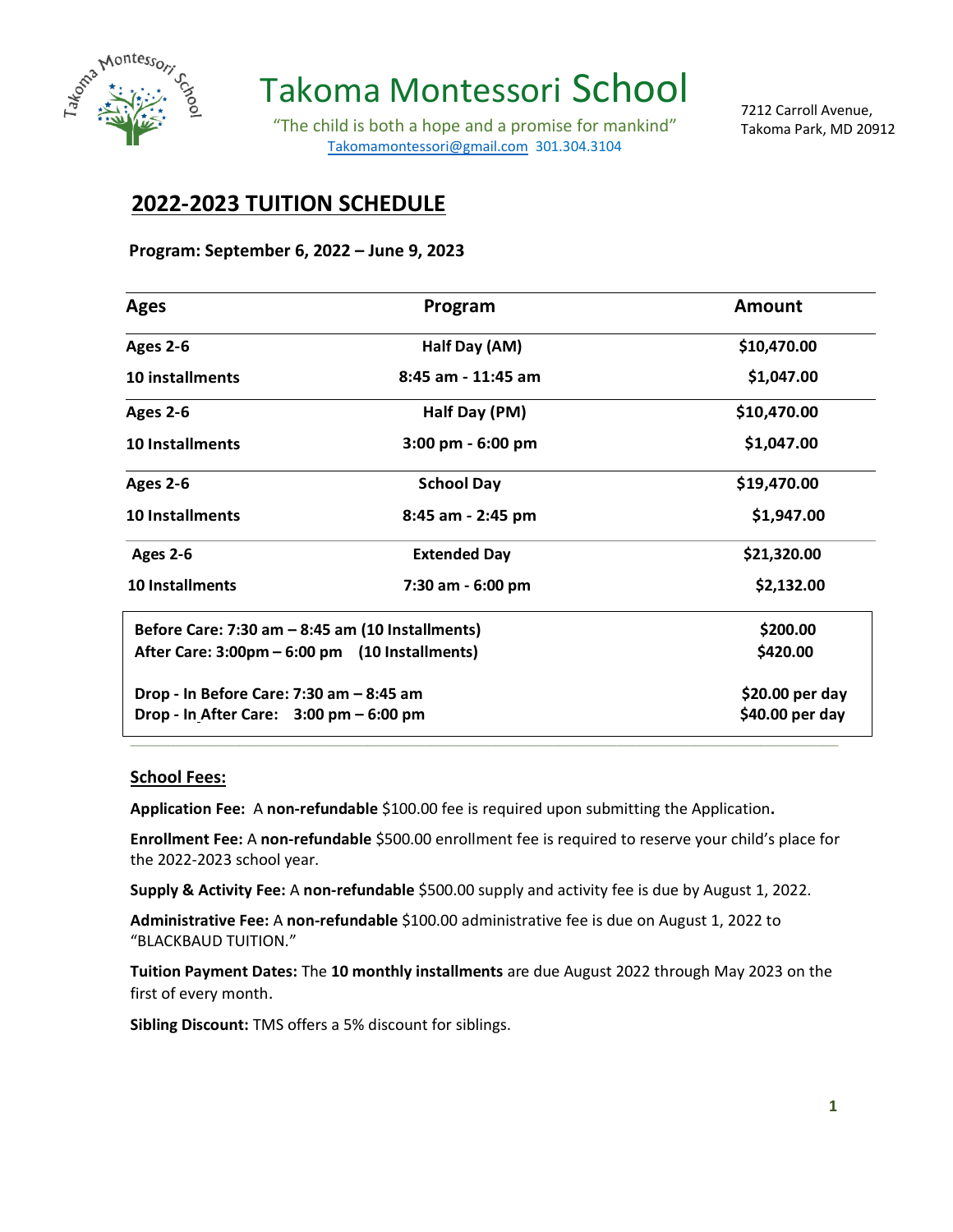

"The child is both a hope and a promise for mankind" [Takomamontessori@gmail.com](mailto:Takomamontessori@gmail.com) 301.304.3104

7212 Carroll Avenue, Takoma Park, MD 20912

| <b>APPLICATION 2022-2023</b><br>Program: September 6, 2022 - June 9, 2023                |                                                                                                           |
|------------------------------------------------------------------------------------------|-----------------------------------------------------------------------------------------------------------|
|                                                                                          |                                                                                                           |
| A \$100.00 non-refundable application fee must be submitted along with this application. |                                                                                                           |
|                                                                                          |                                                                                                           |
|                                                                                          | Age: ________ Birth Date: ______/______/________ Home Phone Number: _______- -_______- -___________       |
|                                                                                          |                                                                                                           |
| Please select the preferred program:                                                     |                                                                                                           |
| <b>Student's Information:</b>                                                            | Half Day (8:45am- 11:45am) Half Day (3:00pm- 6:00pm) School Day (8:45am- 2:45pm) Half Day (7:30am-6:00pm) |
|                                                                                          |                                                                                                           |
| Name of previous school/daycare student attended: ______________________________         |                                                                                                           |
| Are there any allergies, medical conditions or physical disabilities the student has?    |                                                                                                           |
|                                                                                          |                                                                                                           |
|                                                                                          |                                                                                                           |
|                                                                                          |                                                                                                           |
|                                                                                          |                                                                                                           |
|                                                                                          |                                                                                                           |
| Marital Status: __ Married __ Single __ Divorced __ Widowed __ Separated                 |                                                                                                           |
| PARENT/GUARDIAN Name:                                                                    |                                                                                                           |
|                                                                                          |                                                                                                           |
|                                                                                          |                                                                                                           |
|                                                                                          |                                                                                                           |
|                                                                                          |                                                                                                           |
| Marital Status: __ Married __ Single __ Divorced __ Widowed __ Separated                 |                                                                                                           |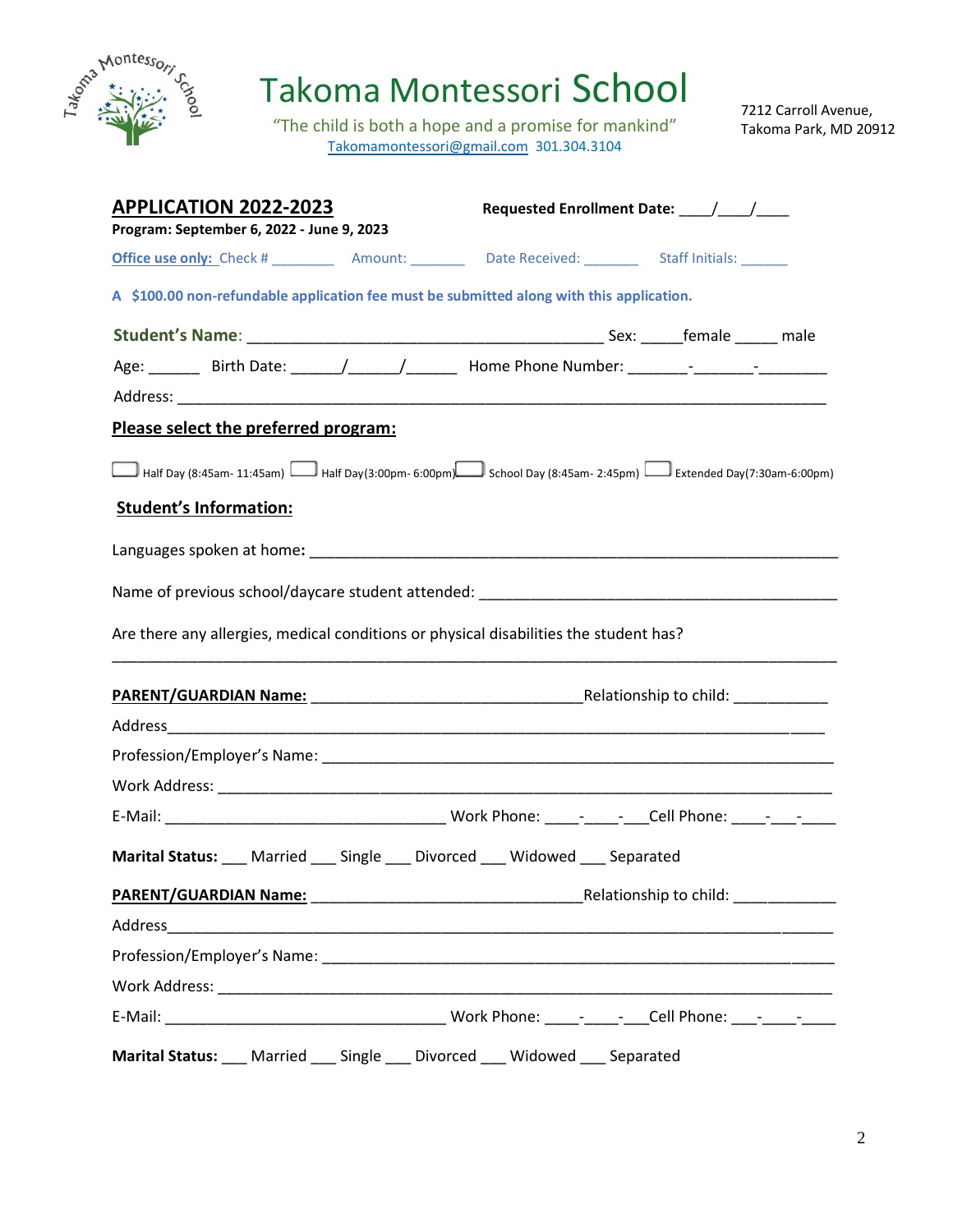| John Montesson                           | Takoma Montessori School<br>"The child is both a hope and a promise for mankind"<br>Takomamontessori@gmail.com 301.304.3104 |                        | 7212 Carroll Avenue,<br>Takoma Park, MD 20912 |
|------------------------------------------|-----------------------------------------------------------------------------------------------------------------------------|------------------------|-----------------------------------------------|
| <b>Student is living with:</b>           |                                                                                                                             |                        |                                               |
|                                          | Both Parents $\Box$ Father only $\Box$ Mother only $\Box$ Other (please specify)                                            |                        |                                               |
| School correspondence should be sent to: |                                                                                                                             |                        |                                               |
|                                          | Both Parents $\Box$ Father only $\Box$ Mother only $\Box$ Other (please specify)                                            |                        |                                               |
|                                          | Please indicate who is responsible for school related decisions:                                                            |                        |                                               |
|                                          | Both Parents $\Box$ Father only $\Box$ Mother only $\Box$ Other (please specify)                                            |                        |                                               |
|                                          | Please indicate who is responsible for school bills:                                                                        |                        |                                               |
|                                          | Both Parents $\Box$ Father only $\Box$ Mother only $\Box$ Other (please specify)                                            |                        |                                               |
|                                          | Please indicate who has custody of the applicant:                                                                           |                        |                                               |
|                                          | Both Parents $\Box$ Father only $\Box$ Mother only $\Box$ Other (please specify)                                            |                        |                                               |
| <b>SIBLING INFORMATION</b>               |                                                                                                                             |                        |                                               |
| Name                                     | Age                                                                                                                         | <b>School Attended</b> |                                               |
| Name                                     | Age                                                                                                                         | School Attended        |                                               |
| Parent/Guardian Questionnaire:           |                                                                                                                             |                        |                                               |

**2. Is your child toilet trained?**  $\Box$  Yes  $\Box$  No

**3. What are your expectations from the school?** \_\_\_\_\_\_\_\_\_\_\_\_\_\_\_\_\_\_\_\_\_\_\_\_\_\_\_\_\_\_\_\_\_\_\_\_\_\_\_\_\_\_\_

**4. Please tell us how you learned about TMS.** \_\_\_\_\_\_\_\_\_\_\_\_\_\_\_\_\_\_\_\_\_\_\_\_\_\_\_\_\_\_\_\_\_\_\_\_\_\_\_\_\_\_\_\_\_

**5. Please tell us about any skills you can share with the school community?** \_\_\_\_\_\_\_\_\_\_\_\_\_\_\_\_\_\_\_\_

\_\_\_\_\_\_\_\_\_\_\_\_\_\_\_\_\_\_\_\_\_\_\_\_\_\_\_\_\_\_\_\_\_\_\_\_\_\_\_\_\_\_\_\_\_\_\_\_\_\_\_\_\_\_\_\_\_\_\_\_\_\_\_\_\_\_\_\_\_\_\_\_\_\_\_\_\_\_\_\_\_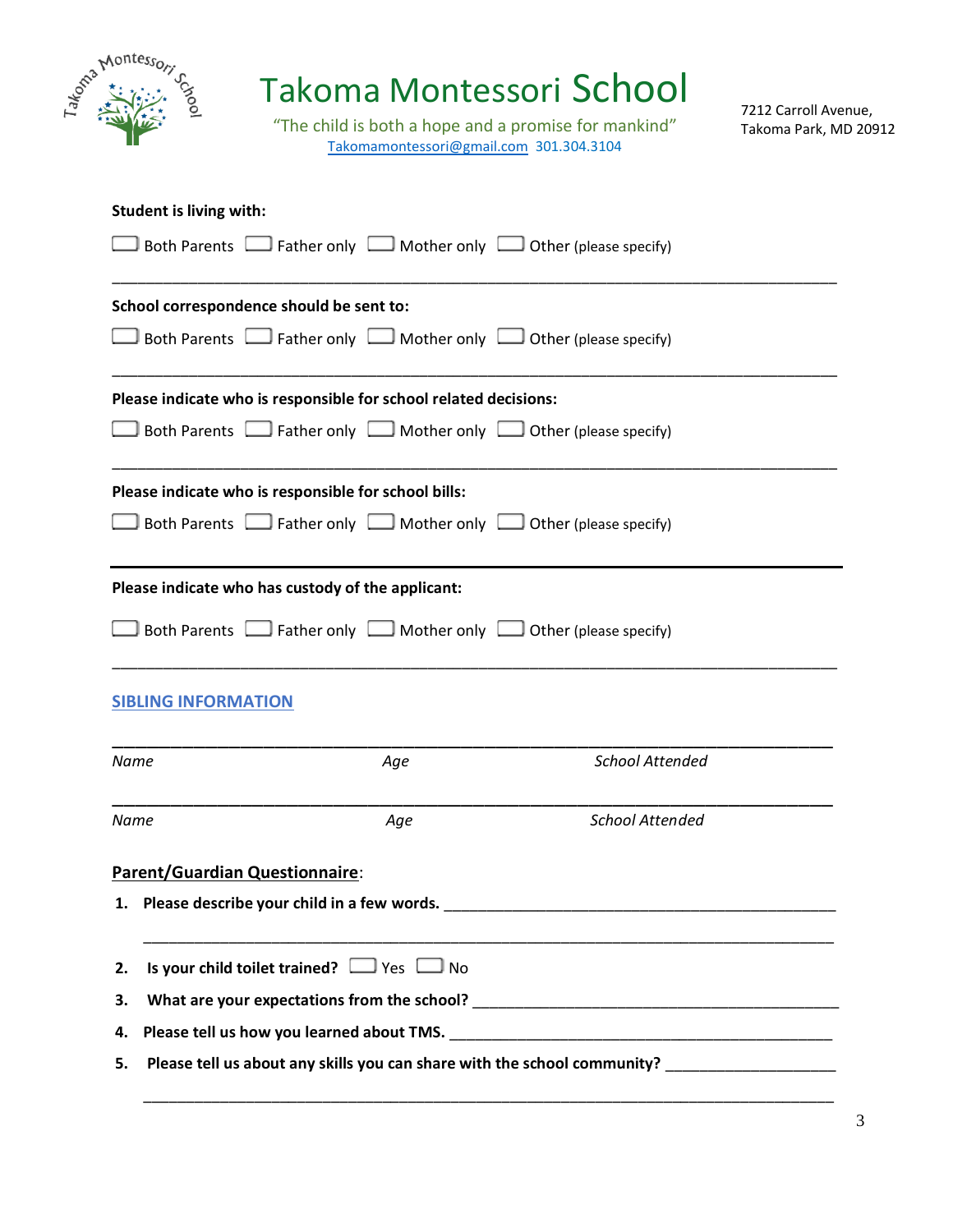

 $\overline{\phantom{a}}$ 

Takoma Montessori School

"The child is both a hope and a promise for mankind" [Takomamontessori@gmail.com](mailto:Takomamontessori@gmail.com) 301.304.3104

7212 Carroll Avenue, Takoma Park, MD 20912

### **School Contract for the 2022-2023 Academic School Year**

**TMS asks that each parent carefully read the following tuition and policy agreement. Have each parent living in the household sign the agreement. Your signature indicates compliance with our policies.**

### **TMS Legal Policy & Fee Agreement**

1. **Financial Obligations:** Contracts are to ensure the stability of the school and are strictly enforced. If you choose to withdraw your child before the school year is completed, you are still contractually responsible for the balance of the tuition payment and any legal fees incurred. \_\_\_\_\_

2**. Termination**: All students have a probationary period of 30 days at their initial entry and at the beginning of each subsequent school year. The school reserves the right to ask any parent to withdraw their child at any time, for any reason, and at its complete discretion reserves the right to deny, cancel or suspend a child's enrollment if deemed in the best interest of the child or the school.

3. **Cooperative Undertaking:** Upon signing this enrollment application, you agree along with the student to accept the full share of this responsibility, to fulfill your obligations as a cooperative member of the school community. These obligations include, but are not limited to, participating in school activities, supporting the school's philosophy and policies, staying informed by reading school communications and communicating openly, constructively and in a civil manner with all school personnel. This contract may be cancelled and the student dismissed by the school in the event that the school determines that the parents or guardians are not supportive of the school's goals and policies and that a mutually beneficial relationship is no longer tenable. \_\_\_\_\_\_.

4. **Application Fee:** The **non-refundable** \$100.00 application fee must be submitted with this application.

5. **Enrollment Fee:** Upon completion of a successful student visit and notification from the school office, a \$500.00 **non-refundable** enrollment fee must be submitted to reserve your child's place for the 2022- 2023 school year. Without the enrollment fee, your child is not guaranteed placement for the 2022– 2023 school year.

6. **Supply & Activity Fee:** A **non-refundable** \$500.00 supply and activity fee for all students must be submitted by August 1, 2022. This fee covers all field trips, in-house field trips as well as daily snacks and supplies. \_\_\_\_\_\_\_

7. **Administration Fee:** A **non-refundable** \$100.00 administration fee is to be submitted on August 1, 2022 to "BLACKBAUD TUITION". \_\_\_\_\_

8. **Tuition Payments:** The 10 monthly installments are due August 2022 through May 2023 on the first of every month. \_\_\_\_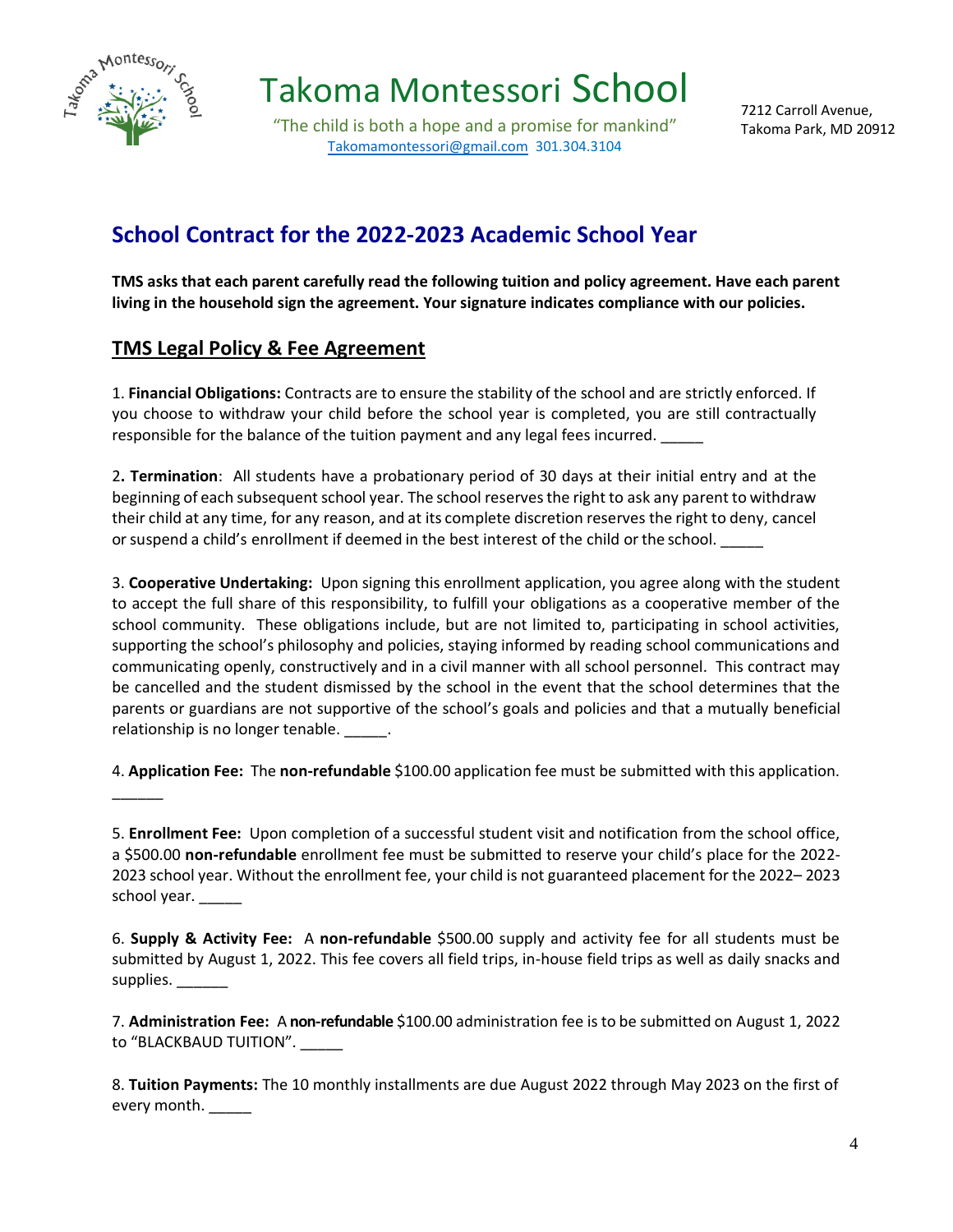

"The child is both a hope and a promise for mankind" [Takomamontessori@gmail.com](mailto:Takomamontessori@gmail.com) 301.304.3104

9. **Late Fee:** There is a late fee of 5% of the amount due for a payment more than 3 days late. Please note that SMART TUITION has additional fees.

10. **Return Check Fee:** There is a \$75.00 fee for payments returned due to insufficient funds. If a check is returned for insufficient funds, your future payments will need to be in the form of a bank check.

11. **Payment Options:** Payments will be made to BLACKBAUD TUITION. \_\_\_\_\_

12. **Collection Fees:** In the event that the school undertakes collection procedures with respect to this contract, the parents/guardians will be responsible for and agree to pay the school all costs of collection, including but not limited to, court costs and attorneys' fees.

13. **School Day Early Arrival:** Children not registered for Before Care who arrive before 8:45am will be checked into Before Care and will be charged the daily drop-in rate of \$20.00. Payment is due, to the school office, upon receipt of the invoice. There is a late fee of 5% of the amount due for payments more than 3 days late. Payments 10 days or more in arrears will result in the dismissal of your child from the program.

14**. Half Day and School Day Late Pick Up:** Children picked up after 12:00 pm (Half Day Program) or 3:00pm (Afternoon Half Day Program & School Day Program) will be checked into After Care and will be charged the daily drop-in rate of \$40.00. Payment is due, to the school office, upon receipt of the invoice. There is a late fee of 5% of the amount due for payments more than 3 days late. Payments 10 days or more in arrears will result in the dismissal of your child from the program. \_\_\_\_

15. **Before Care Early Arrival:** Before Care starts at 7:30am. Due to legal issues, staff cannot allow any student to enter the building before the opening time of 7:30am. \_\_\_\_\_

16. **After Care Late Pick Up:** After Care hours only extend to the closing time of 6:00pm. There is a fee of \$2.00 per minute (\$15.00 minimum) for any late pickups after 6:00pm. Payment is due, to the school office, upon receipt of the invoice. There is a late fee of 5% of the amount due for payments more than three days late. Payments 10 days or more in arrears will result in the dismissal of your child from the program.

17**. School Inclement Weather Hours:** TMS follows Montgomery County Public Schools (MCPS) inclement weather policy. \_\_\_\_\_

#### **Please Note:**

- If MCPS opens 2 hours late, TMS opens at 10:45am
- There is no Before Care on late opening days
- There is no morning Half Day program on late opening days
- If MCPS closes 2 hours early, TMS closes at 12:45pm
- There is no After Care or Half Day (PM) on early dismissal days